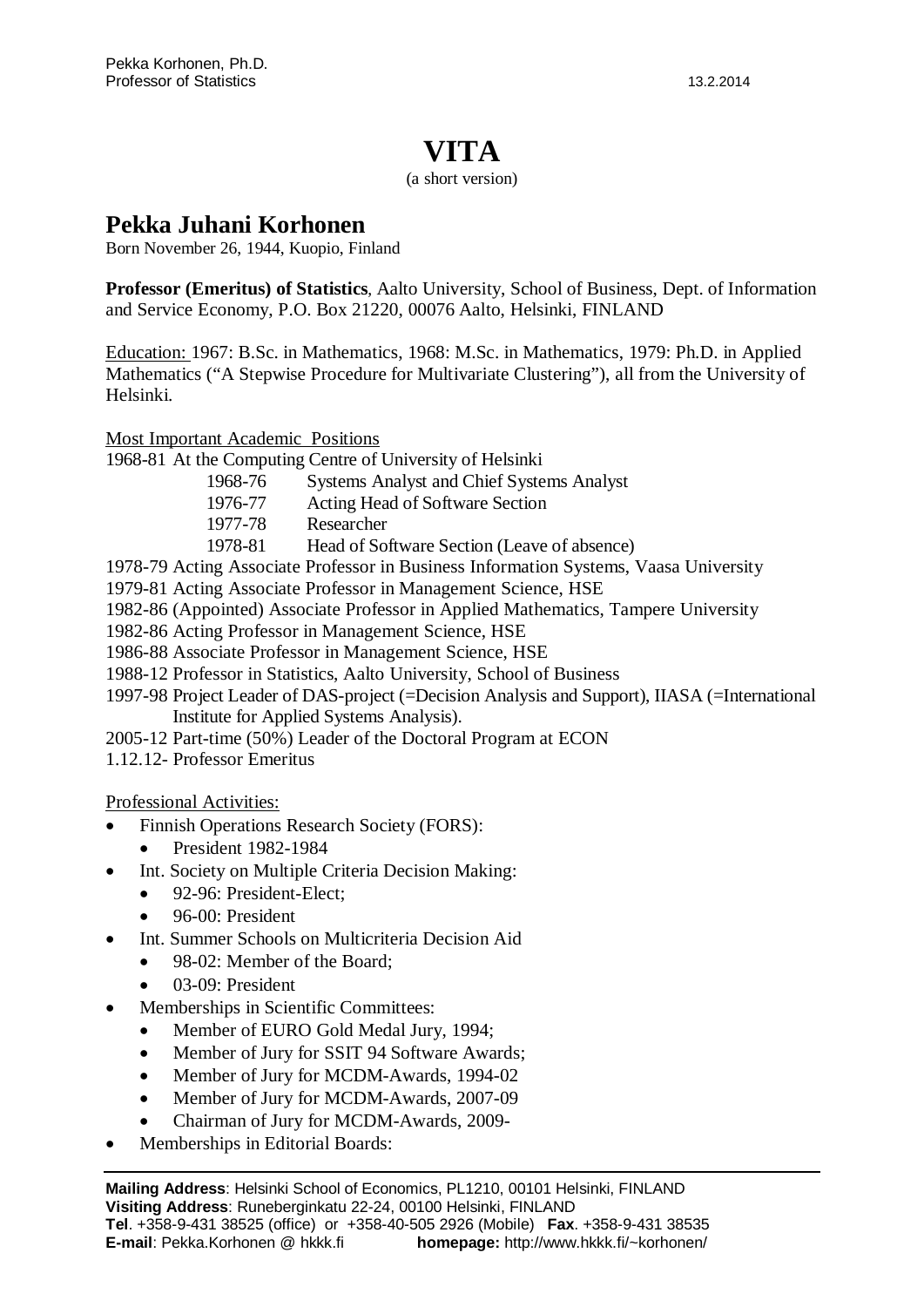- 1990-02 Member of Board of Consulting Editors (Theory and Decision),
- 1990-02 Associate Editor (Group Decision and Negotation)
- 1998-02 Member of Editorial Board (Springer-Verlag/Serie: Lecture Notes in Economics and Mathematical Systems)
- 2003 -05 Associate Editor (Journal of Productivity Analysis)

2005 -09 Member of Editorial Board

Graduate Schools 1995-12 Member of the Board of the Graduate School on Systems Analysis, Decision Making, and Risk Management 2003- 05 Member of the Board of the Graduate School on Statistical Information, Inference, and Data Analysis

2006-09 Member of the Board of the Graduate School in Stochastics and Statistics FGSS

- x Several Memberships in (International) Organizing/Program/Advisory Committees
- Evaluated scientific competence of several candidates for Professorships in Finland, Canada, Israel, Thailand, Turkey, and USA.
- Evaluated several candidates in Finland and abroad for various grants and awards.
- x Organized Several Clusters/Streams/Several Sessions on various topics in International Conferences and Workshops
- Graduate Schools

1995- Member of the Board of the Graduate School on Systems Analysis, Decision Making, and Risk Management

2003- Member of the Board of the Graduate School on Statistical Information, Inference, and Data Analysis

- x Referee for: *Computational Statistics Quarterly, Computers and Operations Research, European Journal of Operational Research, Group Decision and Negotiation, IEEE Transactions on Systems, Information Systems and Operational Research, International Journal of Production Economics, Journal of Computational Optimization and Applications, Journal of Heuristics, Journal of the Operational Research Society, Journal of Management Science and Operations Research, Journal of Multi-Criteria Decision Analysis, Journal of Optimization Theory and Applications, Journal of Statistical Computation and Simulation, Management Science, LAMSADE-serie, Systems Man and Cybernetics, Mathematical Modelling, Naval Research Logistics Quarterly, Omega, Ricerca Operativa, Siam Journal, Socio-Economic Planning Sciences: The International Journal of Public Sector Decision-Making.*
- Evaluated Project Proposals for: Foundation for Research Development (South-Africa), Natural Sciences and Engineering Research Council of Canada, National Science Foundation (U.S.A.), The Academy of Finland.

### Academic Activities Abroad:

- Project Leader of the Decision Analysis and Support Project, IIASA (International Institute for Applied Systems Analysis) (August 1, 1997- December 31, 1998)
- x Visiting Professor in Management Science, University of Georgia, 1991-1992
- Participated in a joint research program between the Academy of Finland and the International Research Institute of Management Sciences (MNIIPU), Moscow, 1981-1990
- Provided more than 50 invited and contributed presentations in international conferences and seminars
- Delivered lectures at different universities and research institutes all over the world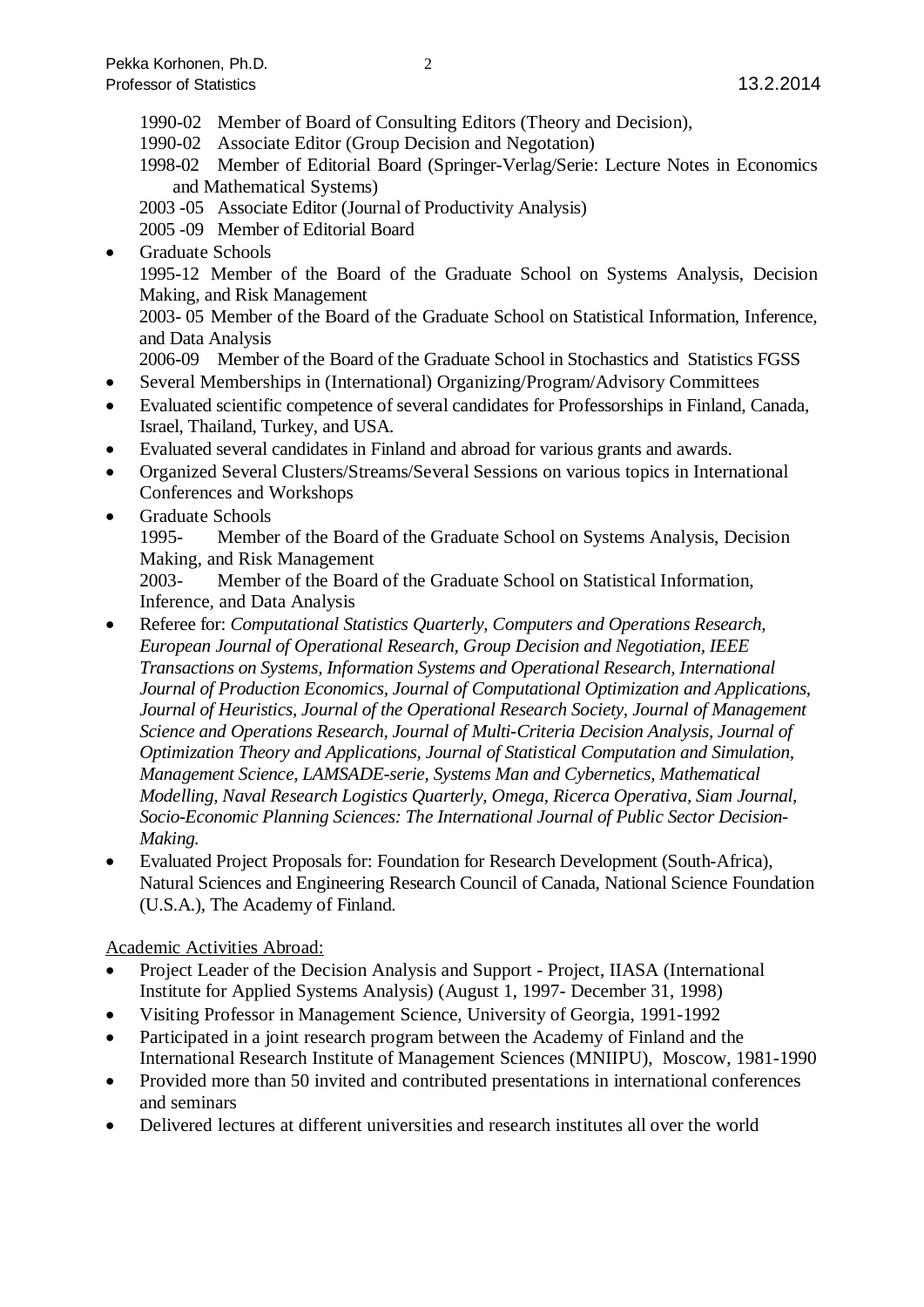#### Non-Academic Activities:

- x Consulting for public organizations (e.g. Puolustustaloudellinen suunnittelukeskus, Alko Ltd., STAKES, Energy Market Authority) and firms (e.g. Yhtyneet Kuvalehdet, SKOPBANK, OKOBANK, SOK, Sanoma Yhtiöt)
- x Chairman of the Board of NumPlan Ltd, 1986 2002
- x Chairman of the Board of Pulse Drive Ltd, 2002 -

#### Honors

- 1984 IBM PRIZE (together with J. Laakso), Honorable Mention (3rd) for the paper "A Visual Interactive Method for Solving the Multiple Criteria Problem" showing the role of computers in Management Science and Operations Research, at the TIMS XXVI-meeting, Copenhagen, Denmark, June 17-21, 1984.
- 1987 The system VIG (a Multiple Criteria Decision Support System developed by Pekka Korhonen) was a nominated finalist (one out of five) for the national grand prize in information technology for the best software in 1987, Jyväskylä, Finland.
- 1994 George Cantor-Prize Award, International Society on Multiple Criteria Decision Making, Coimbra, Portugal, August 5th, 1994 (See MCDM WorldScan).
- 2001 Member of the Finnish Academy of Science and Letters
- 2002 Ph.D. dissertation supervisor of the year at the Helsinki School of Economic
- 2003 Honorary Chairman of the Finnish Operations Research Society
- 2006 The article by Korhonen & Laakso B.6 published in EJOR 1986 was selected as one among the 30 most influential papers out of ca. 8000 papers published in EJOR over its 30-year lifetime.
- 2006 Huugo Raninen Award
- 2006 MCDS-research achievements (with Jyrki Wallenius) were awarded at the Helsinki School of Economics
- 2011 The best paper award by Malo Pekka, Siitari Pyry-Antti, Ahlgren Oskar, Wallenius Jyrki and Korhonen Pekka at the International Workshop on Semantic Aspects of Data Mining.
- 2011 Researcher of the year at Aalto University School of Economics

#### Doctoral Students Supervised (\* Currently Professors)

**Hannu Kivijärvi\*** (1987), Management Science; **Merja Halme\*** (1992), Management Science; **Markku Kuula\*** (1993), Management Science**; Johanna Bragge** (Pajunen) (1997), Management Science; **Guang-Yuan Yu** (1998), Quantitative Methods of Economics and Management Science; **Tarja Joro** (2000), Quantitative Methods of Economics and Management Science; **Pirja Heiskanen** (2001), Quantitative Methods of Economics and Management Science; **Timo Kuosmanen\*** (2001), Quantitative Methods of Economics and Management Science; **Veli-Pekka Heikkinen** (2002), Quantitative Methods of Economics and Management Science; **Mikko Syrjänen** (2003), Quantitative Methods of Economics and Management Science (Winner of third EDAMBA Thesis Competition), **Raimo Voutilainen** (2006); Quantitative Methods of Economics and Management Science; **Pertti Pulkkinen** (2006); Quantitative Methods of Economics and Management Science; **Nasim Nasrabadi** (2010), Tarbiat Moallem University, Department of Mathematics, Tehran, Iran; **Akram Deknokhalaji** (2010), Tarbiat Moallem University, Department of Mathematics, Tehran, Iran; **Ankur Sinha** (2011), Quantitative Methods of Economics and Management Science

#### Publications:

x 85 refereed journal articles (appeared or forthcoming) in *The Journal of the Operational Research Society, Management Science, Computational Statistics & Data Analysis,*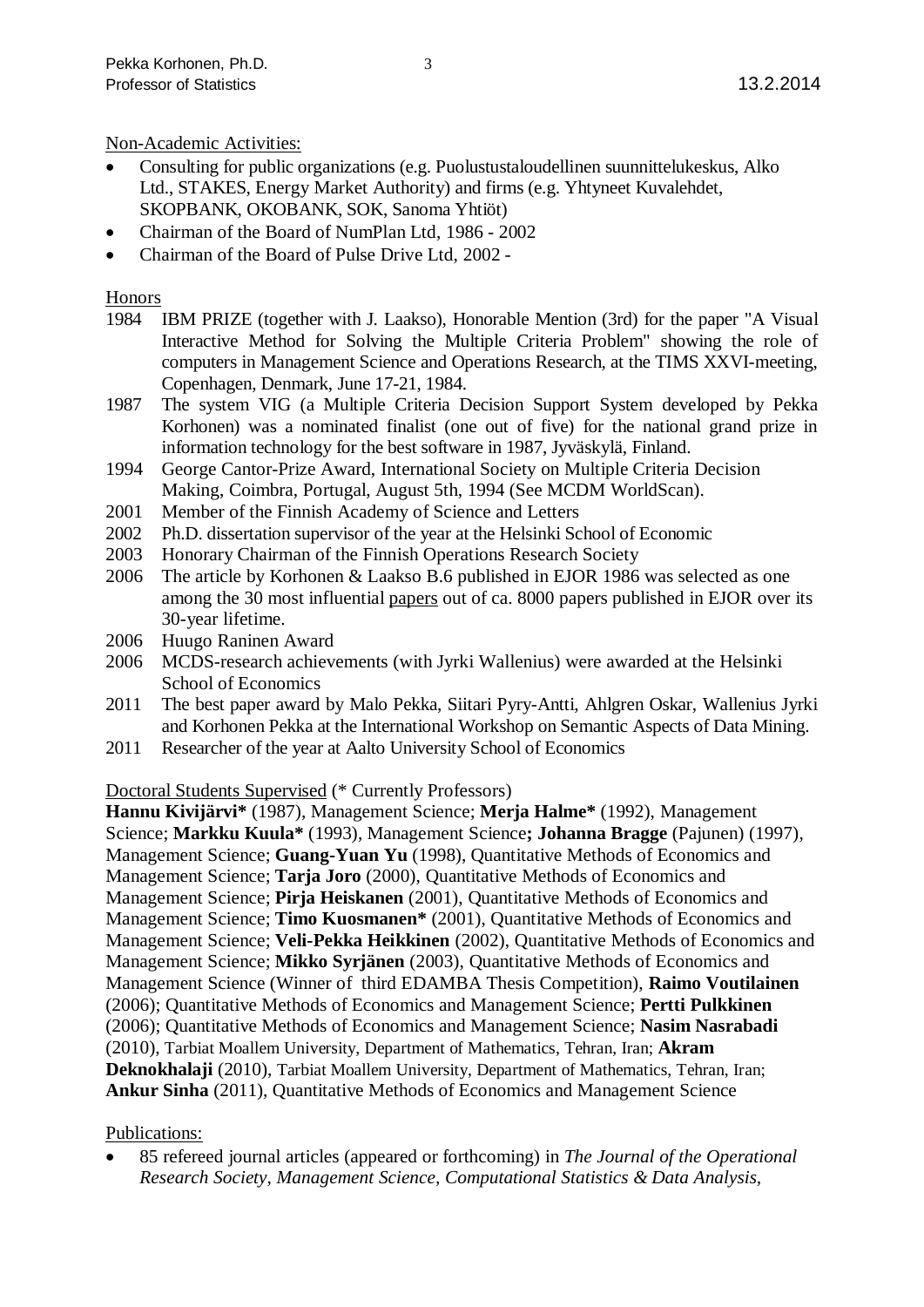*Quarterly Publication of the International Research Institute of Management Sciences (MNIIPU), Environment and Planning B: Planning and Design, European Journal of Operational Research, Naval Research Logistics Quarterly, Fuzzy Sets and Systems, Interfaces, Operations Research, VNIISI Publications, Journal of Multi-Criteria Decision Analysis, Belgian Journal of Operations Research, Statistics and Computer Science, Mathematical Modeling, Annals of Operations Research*

- x 61 papers in conference proceedings and books; co-editor of one book and one journal special issue.
- x 79 papers are listed in the *ISI Web of Science* database and 1378 (May. 30, 2013) citations to those papers are recorded.

# **SELECTED PUBLICATIONS**

For the selection of my 20 most important publications, I have first picked my 10 most cited papers in Table below. The publications are ranked according to the citations in the *ISI Web of* Science – database.<sup>[1](#page-3-0)</sup> Then I have listed 5 selected invited papers for special purposes, and final 5 papers are recent papers which I believe to be widely cited.

The content for the last three columns is picked from the *ISI Web of Science* and *ISI Journal Citation Reports*. The *ISI Web of Science* is also used by the authorities of the Helsinki School of Economics for collecting information about the citations at the HSE.

| <b>TADLE:</b> List 01 TOP TCH TapCIS (1914). 50, 2015) |             |                                              |                 |        |
|--------------------------------------------------------|-------------|----------------------------------------------|-----------------|--------|
|                                                        |             | <b>Citations</b><br>in ISI Web of Factors of | Impact          |        |
| Journal                                                |             | Paper # Science                              | <b>Journals</b> | Rank   |
| Eur J Oper 1986                                        | B.6         | 136                                          | 1.815           | 6/77   |
| Nav Res Log 1988                                       | <b>B.17</b> | 93                                           | 1.038           | 31/77  |
| Manag Sci 1984                                         | B.2         | 91                                           | 1.733           | 9/77   |
| Fuzzy Set Syst 1986                                    | B.8         | 87                                           | 1.759           | 11/245 |
| Manag Sci 1999                                         | <b>B.51</b> | 86                                           | 1.733           | 9/77   |
| Eur J Oper 2004                                        | <b>B.59</b> | 81                                           | 1.815           | 6/77   |
| Manag Sci 1998                                         | <b>B.50</b> | 74                                           | 1.733           | 9/77   |
| Eur J Oper 1992                                        | <b>B.32</b> | 73                                           | 1.815           | 6/77   |
| Eur J Oper 2001                                        | <b>B.55</b> | 42                                           | 1.815           | 6/77   |
| Manag Sci 2004                                         | <b>B.64</b> | 41                                           | 1.815           | 9/77   |
| <b>Total of Top Articles</b>                           |             | 668                                          |                 |        |
| All 79 ISI-articles                                    |             | 1378                                         |                 |        |

**TABLE:** List of "Top Ten" Papers (May. 30, 2013)

**\*)** The ordinal number is standing for the rank of the journal according to the impact factor in the category of *Operations Research and Management Science*. The category consists of 75 journals. The exception is the journal *Fuzzy Sets and Systems*. It is ranked in the category *Applied Mathematics* which totally consists of 245 journals.

<span id="page-3-0"></span><sup>&</sup>lt;sup>1</sup> Totally, 79 of my 87 articles published in international refereed journals have been appeared in the journals listed in the *ISI Web of Science* – database. The articles are published under name *Helsinki School of Economics, Aalto University, School of Economics* or *Aalto University, School of Business.* That number is 7.0 % of all 1126 *ISI*-articles published under name *Helsinki School of Economics*, *Aalto University, School of Economics* or *Aalto University, School of Business*. The articles are cited 1378 times which is 13.1 % of the total (10498) citations of those 1126 articles. My h-index is 19. The h-index of BIZ is 43.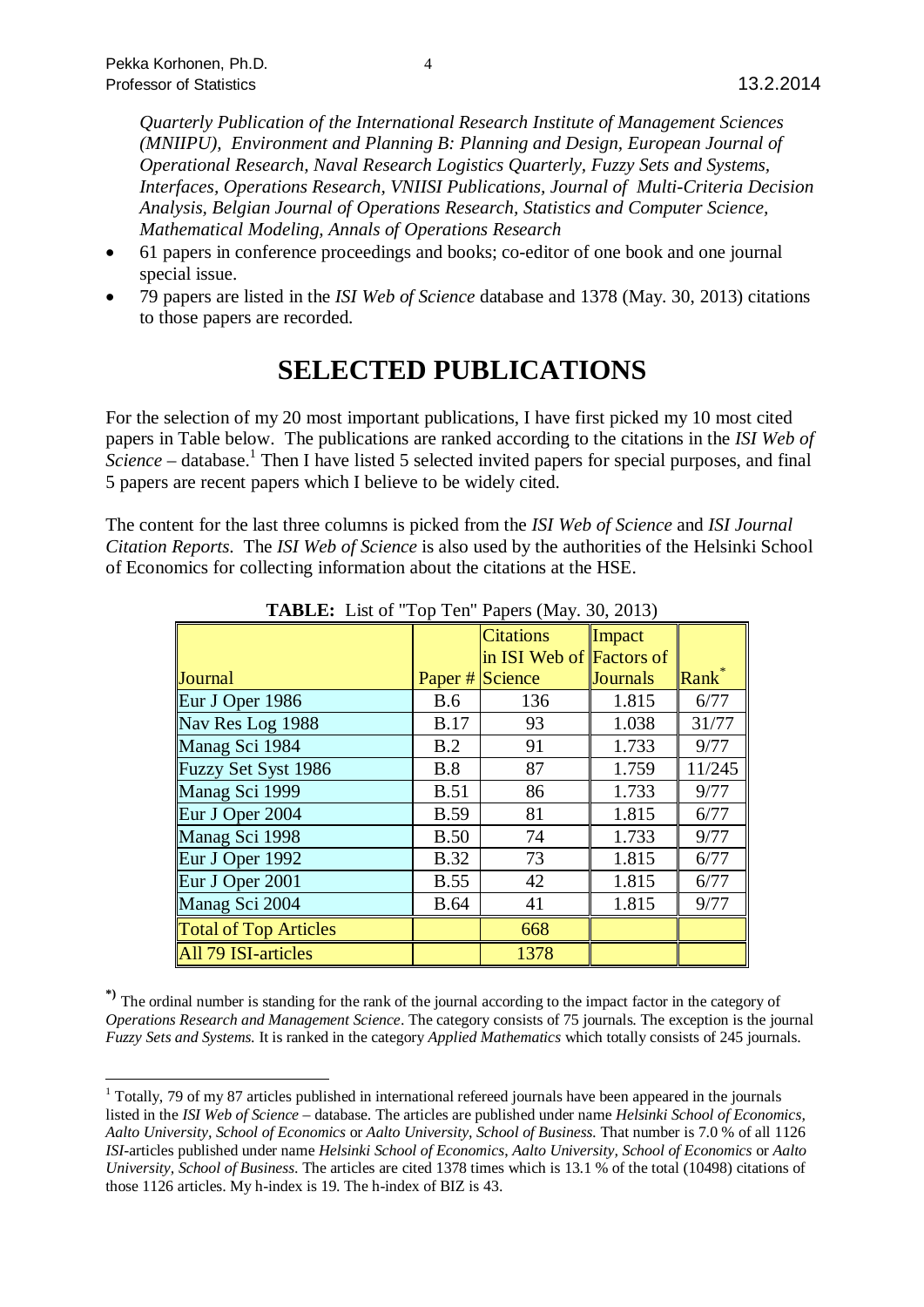In the publication list, the letter "B" refers to the articles appeared in refereed journals and the letter "C" to the articles appeared in Books. The numbers refer to the numbers in my complete publication list available on the request.

#### **Ten Most Cited Articles in the Rank Order of Citations**

- B.6 **Korhonen, P. and Laakso, J.** (1986): "A Visual Interactive Method for Solving the Multiple Criteria Problem", European Journal of Operational Research, Vol. 24, N:o 2 (February 1986), pp. 277-287. (*The article was selected as one among the 30 most influential papers out of ca. 8000 papers published in EJOR over its 30-year lifetime.*)
- B.17 **Korhonen, P. and Wallenius, J.** (1988): "A Pareto Race", Naval Research Logistics, Vol. 35, N:o 6, pp. 615-623.
- B.2 **Korhonen, P.**, **Wallenius, J. and Zionts, S.** (1984): "Solving the Discrete Multiple Criteria Problem Using Convex Cones", Management Science, Vol. 30, N:o 11 (November 1984), pp. 1336-1345, (Reviewed in Mathematical Reviews, Vol. 18, 86b:90122, February 1986, p. 896.)
- B.8 **Carlsson, C. and Korhonen, P.** (1986): "A Parametric Approach to Fuzzy Linear Programming", Fuzzy Sets and Systems 20, pp. 17-30.
- B.51 **Halme, M., Joro, T., Korhonen, P., Salo, S., and Wallenius, J.** (1999): "A Value Efficiency Approach to Incorporating Preference Information in Data Envelopment Analysis", Management Science, Vol. 45, N:o 1, pp. 103-115.
- B.59 **Korhonen, P. and Luptacik, M.** (2004): "Eco-Efficiency Analysis of Power Plants: An Extension of Data Envelopment Analysis", European Journal of Operational Research 154, pp. 437–446.
- B.50 **Joro, T., Korhonen, P. and Wallenius, J.** (1998): "Structural Comparison of Data Envelopment Analysis and Multiple Objective Linear Programming", Management Science, Vol. 44, N:o 7, pp. 962-970.
- B.59 **Korhonen, P. and Luptacik, M.** (2004): "Eco-Efficiency Analysis of Power Plants: An Extension of Data Envelopment Analysis", European Journal of Operational Research 154, pp. 437–446.
- B.32 **Korhonen, P., Moskowitz, H. and Wallenius, J.** (1992): "Multiple Criteria Decision Support - A Review", European Journal of Operational Research, Vol. 63, N:o 3, December 1992, pp. 361 - 375.
- B.55 **Korhonen, P., Tainio, R. and Wallenius, J.** (2001): "Value Efficiency Analysis of Academic Research", European Journal of Operational Research, Vol. 130, N:o 1, pp. 121-132.
- B.64 **Korhonen, P. and Syrjänen, M.** (2004): "Resource Allocation Based on Efficiency Analysis", Management Science, 50, No. 8, pp. 1134-1144.

#### **Five Other Selected Articles**

The following invited articles have been published in a volume/special issue in honor of one of the leading persons in our research area.

C.41 **Korhonen, P.** (1997): "Reference Direction Approach to Multiple Objective Linear Programming: Historical Overview", in Karwan, M., Spronk, J., and Wallenius, J. (Eds.): Essays in Decision Making, (A Volume in Honour of Stanley Zionts), Springer, pp. 74-92.